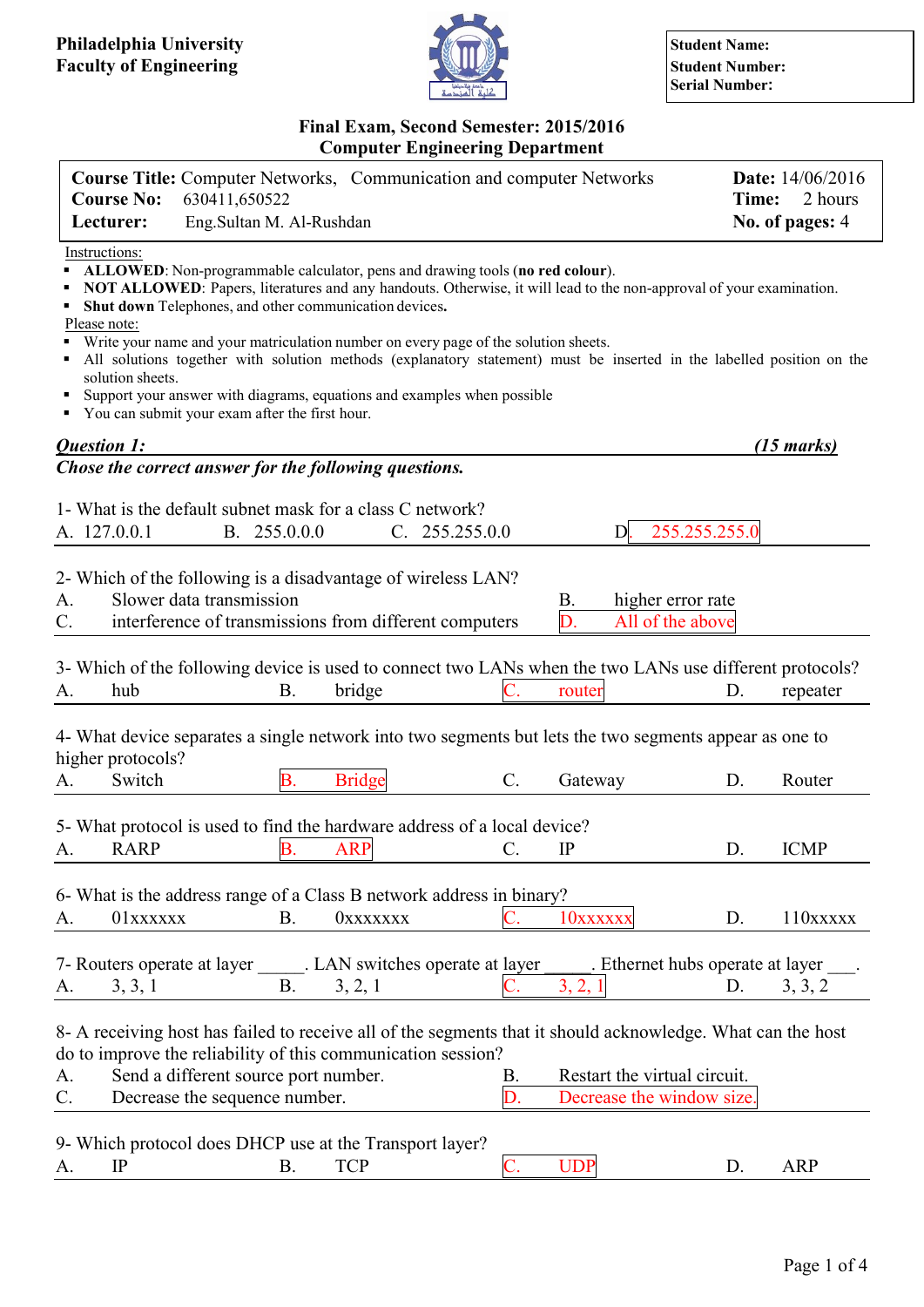

10- What is the purpose of flow control?

A. To ensure that data is retransmitted if an acknowledgment is not received.

| To reassemble segments in the correct order at the destination device. |  |
|------------------------------------------------------------------------|--|
|------------------------------------------------------------------------|--|

| To provide a means for the receiver to control the amount of data sent by the sender. |
|---------------------------------------------------------------------------------------|
| To regulate the size of each segment.                                                 |

11- Which of the following types of connections can use full duplex?

- 1. Hub to hub
- 2. Switch to switch
- 3. Host to host
- 4. Switch to hub
- 5. Switch to host

A. 1, 2 and 4 B. 3 and 4 C. 3 and 5 D. 2, 3 and 5

# 12- Which fields are contained within an IEEE Ethernet frame header?

- A. Source and destination MAC address
- B. Source and destination network address
- C. Source and destination MAC address and source and destination network address
- D. Port Number

13- What is the maximum number of IP addresses that can be assigned to hosts on a local subnet that uses the 255.255.255.224 subnet mask?

| . . |  |  |  |  |
|-----|--|--|--|--|
|     |  |  |  |  |

14- in which routing strategy all possible routes are tried.

|  |  | A. Fixed routing B. Flooding routing C. Random routing D. Adaptive routing |  |
|--|--|----------------------------------------------------------------------------|--|
|  |  |                                                                            |  |

## 15- what fields are contained in TCP header

A. Source and destination Ports. B. Acknowledgement number.

- C. Push and Urgent flages. D. All of the above.
- 

## *Question 2: (3 marks)*

Explain the dynamic window sizing congestion control used in TCP protocol.

- 1. set slow start threshold to half current congestion window
- 2. set window to 1 and slow start until threshold
- 3. beyond threshold, increase window by 1 for each RTT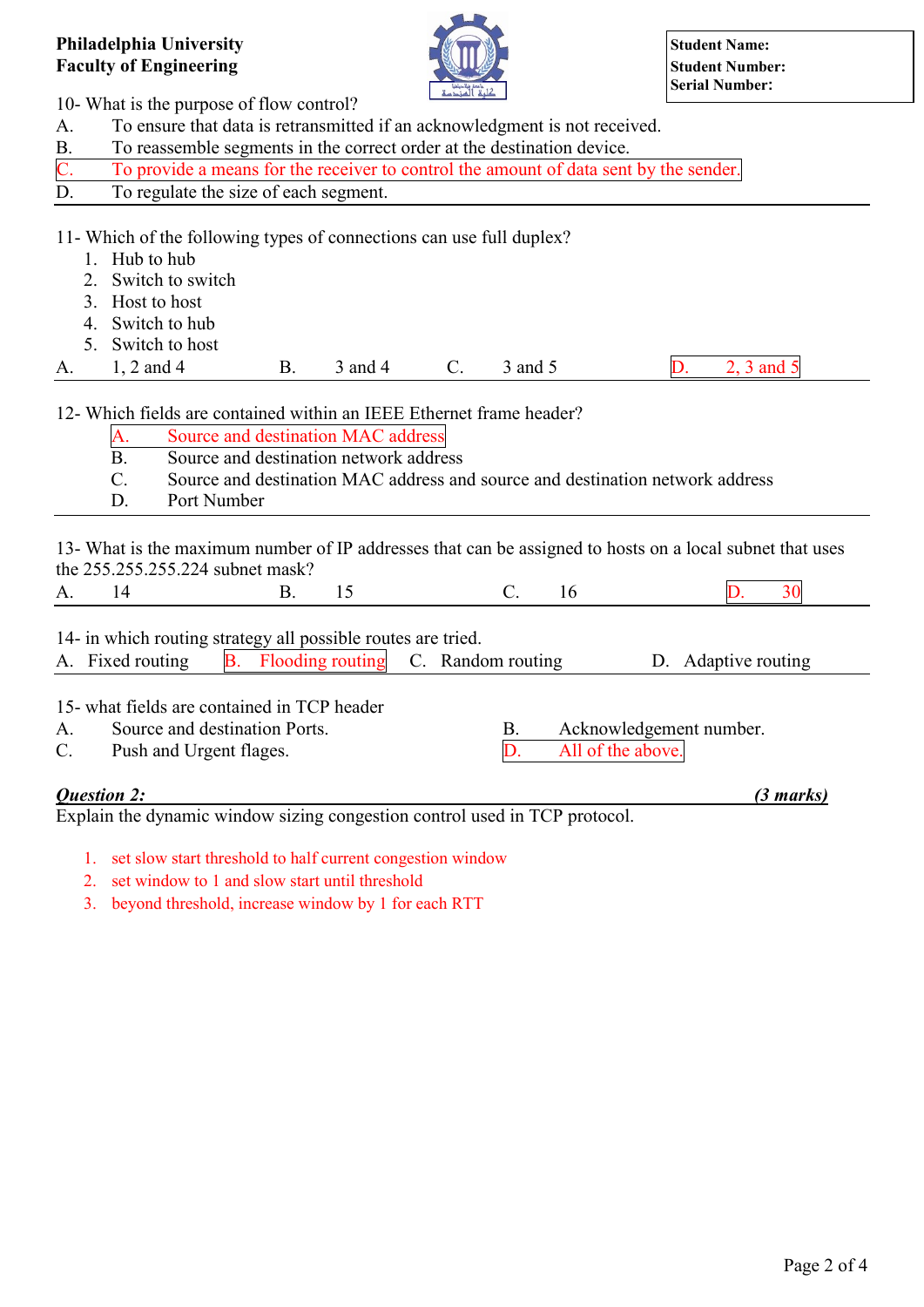

## *Question 3: (2 marks)*

what are the differences between TCP and UDP protocols, and list an application for each one.

| TCP:- connection oriented, reliable communication   | UDP:- connectionless service for application level |
|-----------------------------------------------------|----------------------------------------------------|
| over reliable and unreliable networks guaranteed to | unreliable, delivery $\&$ duplication control not  |
| deliver data                                        | guaranteed.                                        |
| application: file transfer application, database    | reduced overhead,                                  |
| transaction, etc                                    | application: video and Audio streaming,            |
|                                                     | broadcasting etc                                   |

#### *Question 4: (3 marks)*

What are the error control mechanisms (Automatic repeat Request – ARQ) used in HDLC protocols.

- 1- Stop and wait
- 2- Go back N
- 3- Selective reject

## *Question 5: (2 marks)*

Explain the process of fragmentation used in IPv6.

- 1- Source (sender) perform route discovery.
- 2- Source finds the required route and the minimum PDU on any portion of the network.
- 3- Source fragment data according to Minimum PDU on the path
- 4- Receiver reassemble to data again.

## *Question 6: (3 marks)*

IP provides a connectionless service between end systems, what are the advantages of connectionless services.

- 1. is flexible
- 2. can be made robust
- 3. does not impose unnecessary overhead

#### *Question 7: (2 marks)*

100Base-T4 :- Cat 3 UTP cable 100 Base-TX :- Cat 5 UTP cable 10 Base-2 :- Thin coaxial Cable 100Base-FX :- Optical Fiber cables